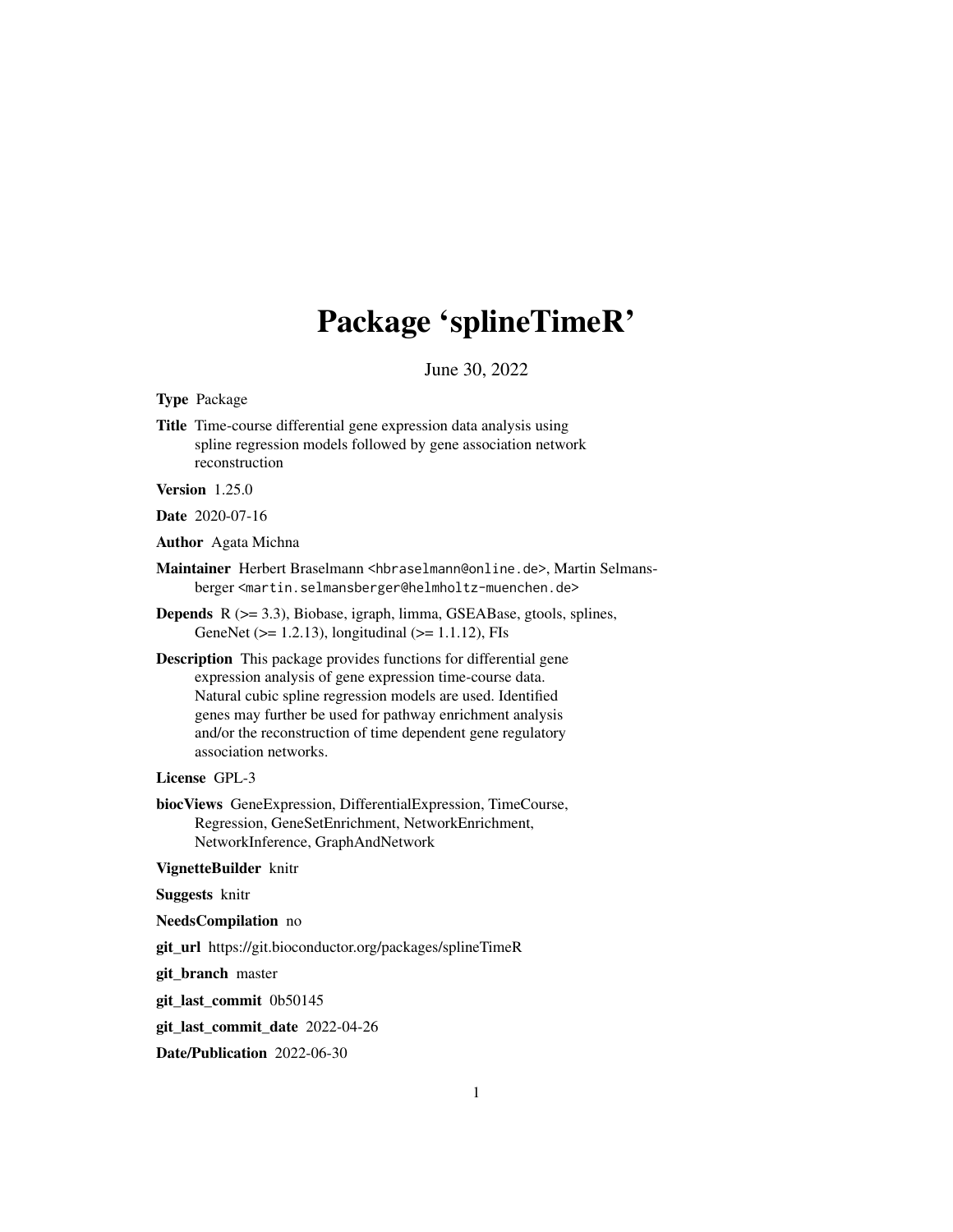# <span id="page-1-0"></span>R topics documented:

| Index | 12 |
|-------|----|
|       |    |
|       |    |
|       |    |
|       |    |
|       |    |
|       |    |

networkProperties *Scale-free properties of a network*

# Description

Function plots degree distribution of nodes in a given network.

# Usage

```
networkProperties(igr)
```
# Arguments

igr an object or list of objects of class igraph

# Details

Biological networks are thought to be scale-free. Scale-free networks follow a power-law distribution of the degrees of nodes in the network. This distribution is characterised by the degree exponent gamma, which for biological networks ranges between 2 and 3.

The function calculates the degree exponent(s) of given network(s) in comparison with degree exponents of biological networks derived from Reactome and BioGRID repositories. Both of these networks are built using functional interaction pairs extracted from mentioned repositories and provided in FIs data package (see example).

For each given igraph three types of plots are created: empirical cumulative distribution, degree distribution and power-law degree distribution on log-log scale with fitted trend line.

# Value

A summary table containing number of nodes, number of edges and degree exponents for each given network.

Additionally two .pdf files are created. One containing empirical cumulative distribution frequency plots together with degree distributions and second with plots of power-law degree distribution on log-log scale.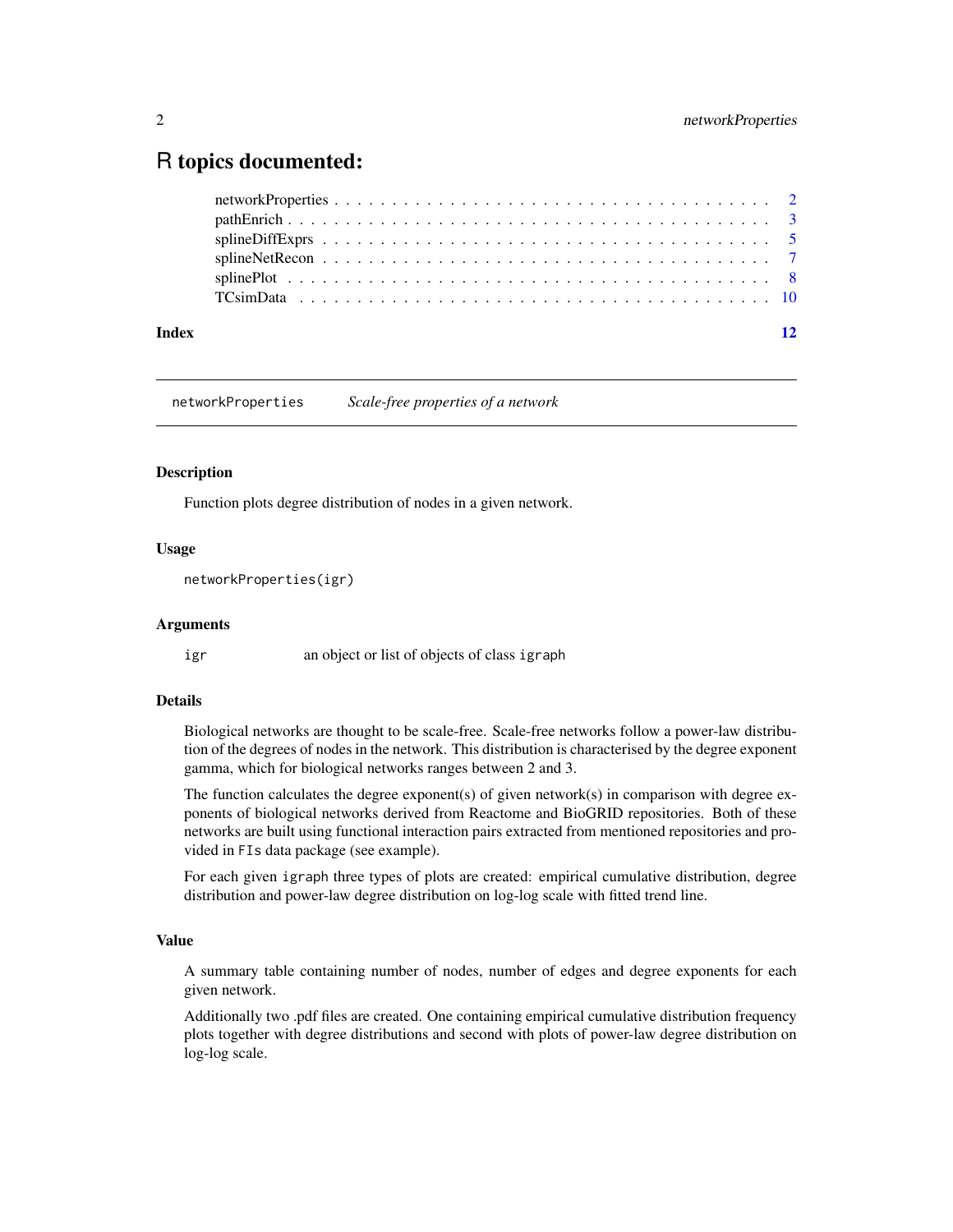## <span id="page-2-0"></span>pathEnrich 3

# Author(s)

Agata Michna, Martin Selmansberger

# References

Barabasi, A. L. and Albert, R. (1999). Emergence of scaling in random networks. *Science* 286, 509-512.

Barabasi, A. L. and Oltvai, Z. N. (2004). Network biology: understanding the cell's functional organization. *Nat. Rev. Genet.* 5, 101-113.

## See Also

[FIs](#page-0-0)

# Examples

```
## load "eSetObject" containing simulated time-course data
data(TCsimData)
```

```
## reconstruct gene association networks from time-course data
igr \leq splineNetRecon(eSet = TCsimData, treatmentType = "T2", cutoff.ggm = c(0.8,0.9))
```

```
## check for scale-free properties of reconstructed networks (igraphs)
scaleFreeProp <- networkProperties(igr)
head(scaleFreeProp)
```

```
## the functional interaction pairs provided in FIs data package
library(FIs)
data(FIs)
names(FIs)
head(FIs$FIs_Reactome)
head(FIs$FIs_BioGRID)
```
pathEnrich *Pathway enrichment analysis*

# Description

Function performs a pathway enrichment analysis of a definied set of genes.

#### Usage

```
pathEnrich(geneList, geneSets, universe=NULL)
```
# Arguments

| geneList | vector of gene names to be used for pathway enrichment       |
|----------|--------------------------------------------------------------|
| geneSets | "GeneSetColletion" object with functional pathways gene sets |
| universe | number of genes that were probed in the initial experiment   |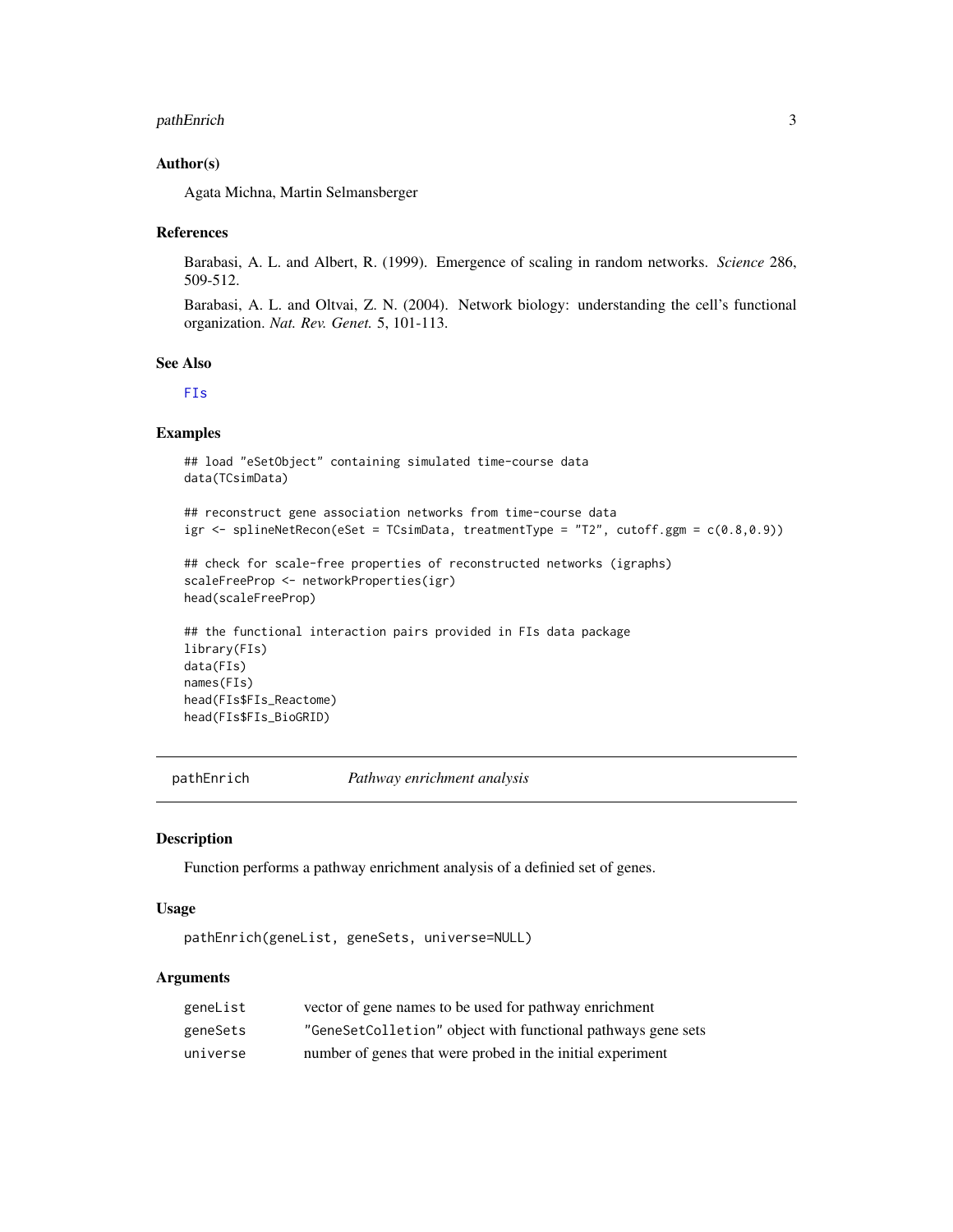# Details

geneSets is a "GeneSetColletion" object containing gene sets from various databases. Different sources for gene sets data are allowed and have to be provided in Gene Matrix Transposed file format (\*.gmt), where each gene set is described by a pathway name, a description, and the genes in the gene set. Two examples are shown to demonstrate how to define geneSets object. See examples.

The variable universe represents a total number of genes that were probed in the initial experiment, e.g. the number of all genes on a microarray. If universe is not definied, universe is equal to the number of all genes that can be mapped to any pathways in chosen database.

# Value

A data.frame with following columns:

| pathway          | names of enriched pathways                                                                         |  |
|------------------|----------------------------------------------------------------------------------------------------|--|
| description      | gene set description (e.g. a link to the named gene set in MSigDB)                                 |  |
| genes_in_pathway |                                                                                                    |  |
|                  | total number of known genes in the pathway                                                         |  |
| %_match          | number of matched genes referred to the total number of known genes in the<br>pathway given in $%$ |  |
| pValue           | p-value                                                                                            |  |
| adj.pValue       | Benjamini-Hochberg adjucted p-value                                                                |  |
| overlap          | genes from input genes list that overlap with all known genes in the pathway                       |  |
|                  |                                                                                                    |  |

Additionally an .txt file containing all above information is created.

# Author(s)

Agata Michna

# References

Subramanian, A., Tamayo, P., Mootha, V. K., Mukherjee, S., Ebert, B. L., Gillette, M. A., Paulovich, A., Pomeroy, S. L., Golub, T. R., Lander, E. S. and Mesirov, J. P. (2005). Gene set enrichment analysis: A knowledge-based approach for interpreting genome-wide expression profiles. *PNAS* 102(43), 15545-15550.

<http://www.broadinstitute.org/gsea/msigdb/collections.jsp>

<http://www.reactome.org/pages/download-data/>

#### Examples

## Not run:

```
## Example 1 - using gene sets from the Molecular Signatures Database (MSigDB collections)
 ## Download .gmt file 'c2.all.v5.0.symbols.gmt' (all curated gene sets, gene symbols)
 ## from the Broad, http://www.broad.mit.edu/gsea/downloads.jsp#msigdb, then
 geneSets <- getGmt("/path/to/c2.all.v5.0.symbols.gmt")
 ## load "eSetObject" containing simulated time-course data
```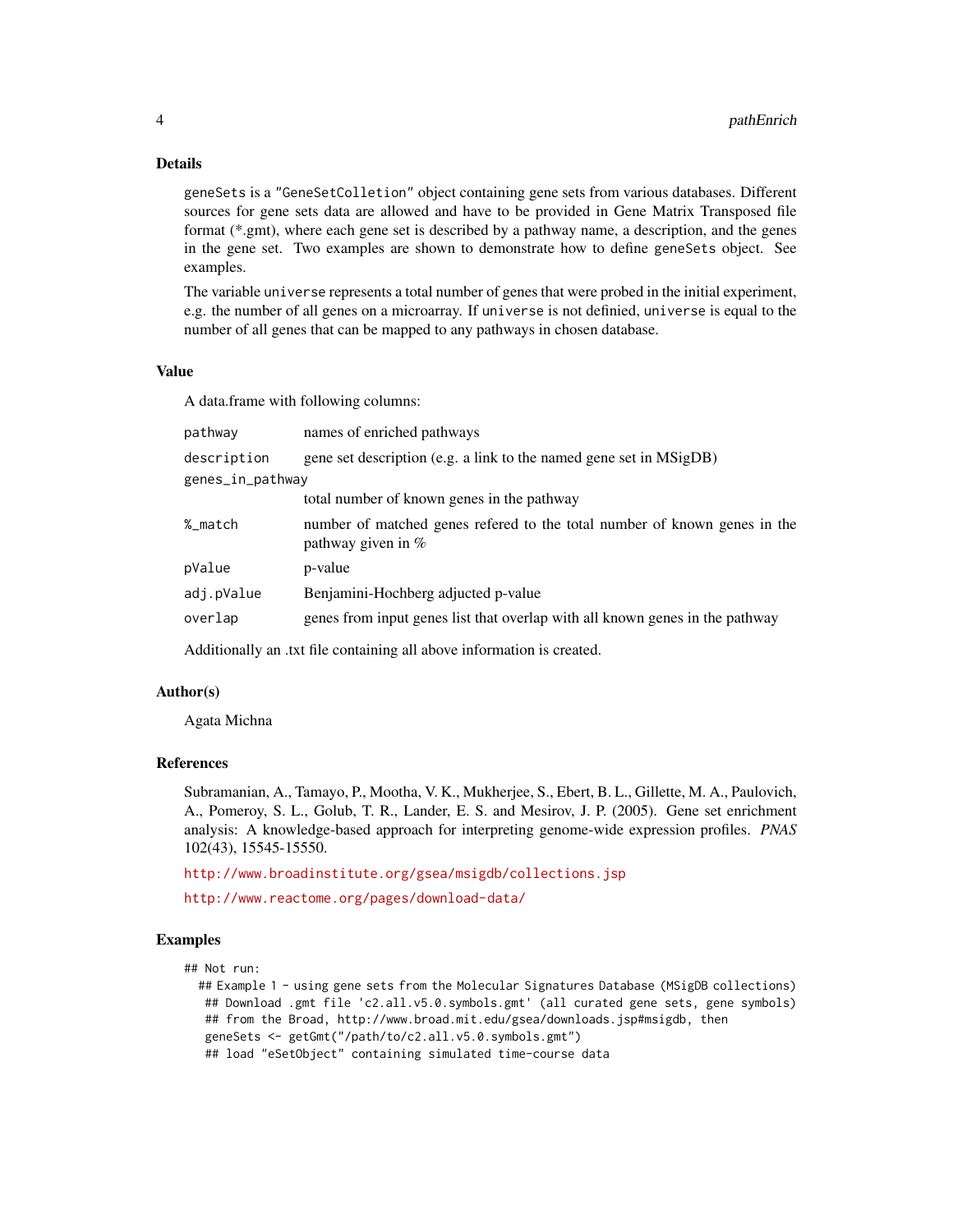```
data(TCsimData)
   ## check for differentially expressed genes
 diffExprs <- splineDiffExprs(eSetObject = TCsimData, df = 3, cutoff.adj.pVal = 0.01, reference = "T1")
  ## use differentially expressed genes for pathway enrichment analysis
 enrichPath <- pathEnrich(geneList = rownames(diffExprs), geneSets = geneSets, universe = 6536)
## End(Not run)
## Not run:
   ## Example 2 - using gene sets from the Reactome Pathway Database
   ## Download and unzip .gmt.zip file 'ReactomePathways.gmt.zip'
 ## ("Reactome Pathways Gene Set" under "Specialized data formats") from the Reactome website
  ## http://www.reactome.org/pages/download-data/, then
  geneSets <- getGmt("/path/to/ReactomePathways.gmt")
  data(TCsimData)
 diffExprs <- splineDiffExprs(eSetObject = TCsimData, df = 3, cutoff.adj.pVal = 0.01, reference = "T1")
 enrichPath <- pathEnrich(geneList = rownames(diffExprs), geneSets = geneSets, universe = 6536)
## End(Not run)
## Small example with gene sets consist of KEGG pathways only
geneSets <- getGmt(system.file("extdata", "c2.cp.kegg.v5.0.symbols.gmt", package="splineTimeR"))
data(TCsimData)
diffExprs <- splineDiffExprs(eSetObject = TCsimData, df = 3, cutoff.adj.pVal = 0.01, reference = "T1")
enrichPath <- pathEnrich(geneList = rownames(diffExprs), geneSets = geneSets, universe = 6536)
```

| splineDiffExprs | Differential expression analysis based on natural cubic spline regres- |
|-----------------|------------------------------------------------------------------------|
|                 | sion models for time-course data                                       |

# Description

The function compares time dependent behaviour of genes in two different groups. Applying empirical Bayes moderate F-statistic on differences in coefficients of fitted natural cubic spline regression models, differentially expressed in time genes are determined. The function is a wrapper of other R-functions to simplify differential expression analysis of time-course data.

# Usage

```
splineDiffExprs(eSetObject, df, cutoff.adj.pVal=1, reference, intercept=TRUE)
```
#### Arguments

| eSetObject      | ExpressionSet object of class ExpressionSet containing log-ratios or log-<br>values of expression for a series of microarrays |  |
|-----------------|-------------------------------------------------------------------------------------------------------------------------------|--|
| df              | number of degrees of freedom                                                                                                  |  |
| cutoff.adj.pVal |                                                                                                                               |  |
|                 | Benjamini-Hochberg adjusted p-value cut-off                                                                                   |  |
| reference       | character defining which treatment group should be considered as reference                                                    |  |
| intercept       | if TRUE, F-test includes all parameters; if FALSE, F-test includes shape parame-<br>ters only; default is TRUE                |  |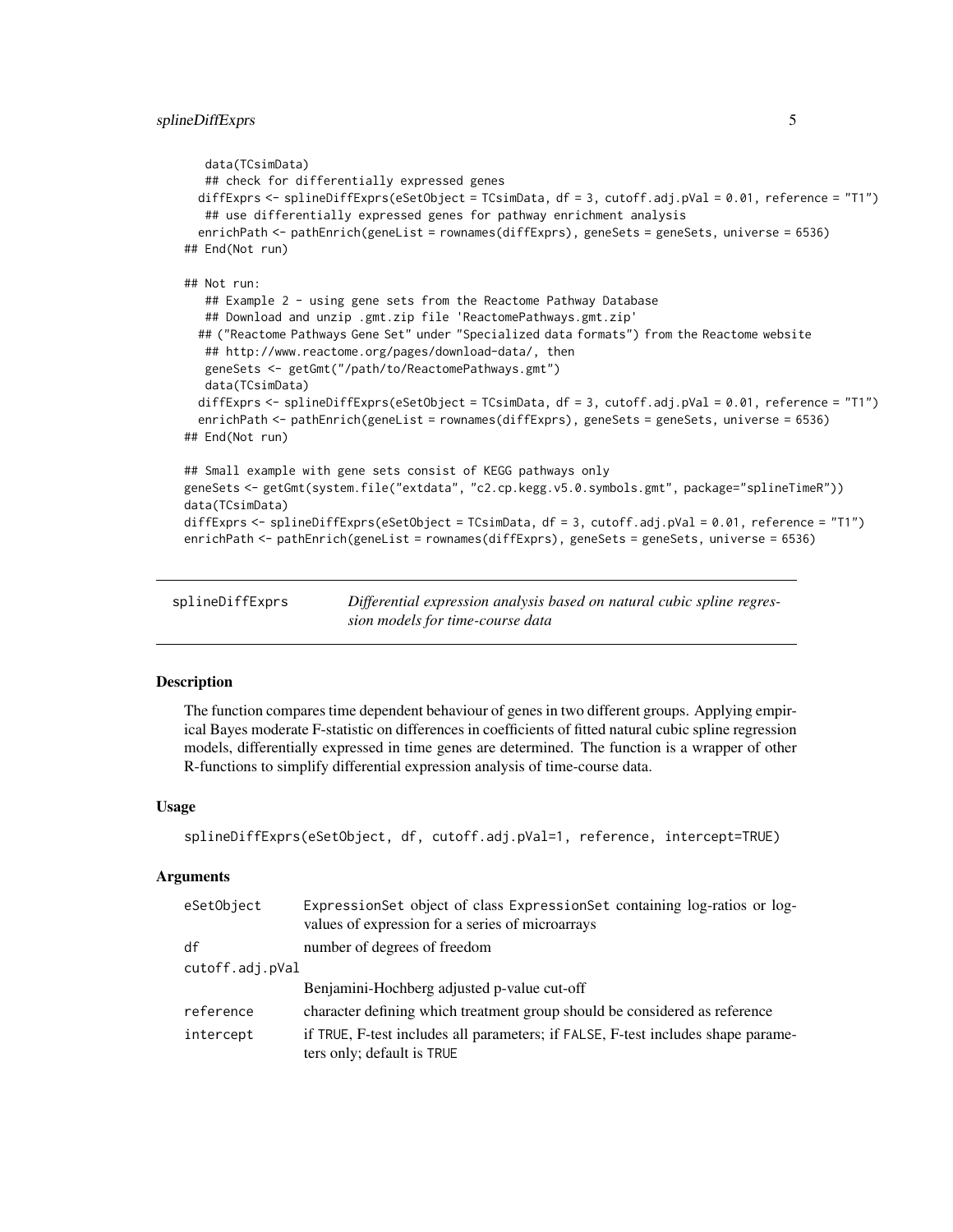# <span id="page-5-0"></span>Details

The function fits a temporal trend using a natural cubic spline regression to simulate nonlinear behaviour of genes over time.

The input eSetObject must be provided as an object of class ExpressionSet which contains SampleName, Time, Treatment and if applicable Replicates variables (columns) included in the phenotypic data of the eSetObject (pData(eSetObject)). Two types of Treatment defining two groups to compare have to be definied.

Replicates are not required. The time points for compared treatment groups should be identical.

User has to define number of degrees of freedom (df) for the spline regression model. Choosing effective degrees of freedom in range 3-5 is reasonable.

Time dependent differential expression of a gene is determined by the application of empirical Bayes moderate F-statistics on the differences of coefficient values of the fitted natural cubic spline regression models for the same gene in the two compared treatment groups. In other words, comparing the coefficient values of the fitted splines in both groups allows the detection of differences in the shape of the curves, which represent the gene expressions changes over time. Ouptut table containing Benjamini-Hochberg adjusted p-value (adj.P.Value) is used to define differentially expressed genes. The default value for cutoff.adj.pVal is set to 1, which means that all genes are included in output table.

# Value

A data.frame with rows defining names/IDs of differentially expressed genes and additional columns described below.

The first columns contain all feature data of the eSetObject (fData(eSetObject)), if any feature data were defined. Otherwise, only one column row\_IDs, containing the row names is created. The  $b_0$ ,  $b_1, \ldots, b_m$  coefficients correspond to the reference model parameters. The  $d_0$ ,  $d_1, \ldots, d_m$ d\_m coefficients represent the differences between the reference model parameters and the model parameters in the compared group. AveExprs refers to the average log2-expression for a probe (representing a gene) over all arrays. The F column contains moderate F-statistics, P.Value raw p-value and adj.P.Value Benjamini-Hochberg adjusted p-value.

# Author(s)

Agata Michna

# See Also

[limma](#page-0-0)

# Examples

```
## load "eSetObject" containing simulated time-course data
data(TCsimData)
pData(TCsimData)
## define function parameters
df \leq -3
```

```
cutoff.adj.pVal <- 0.01
```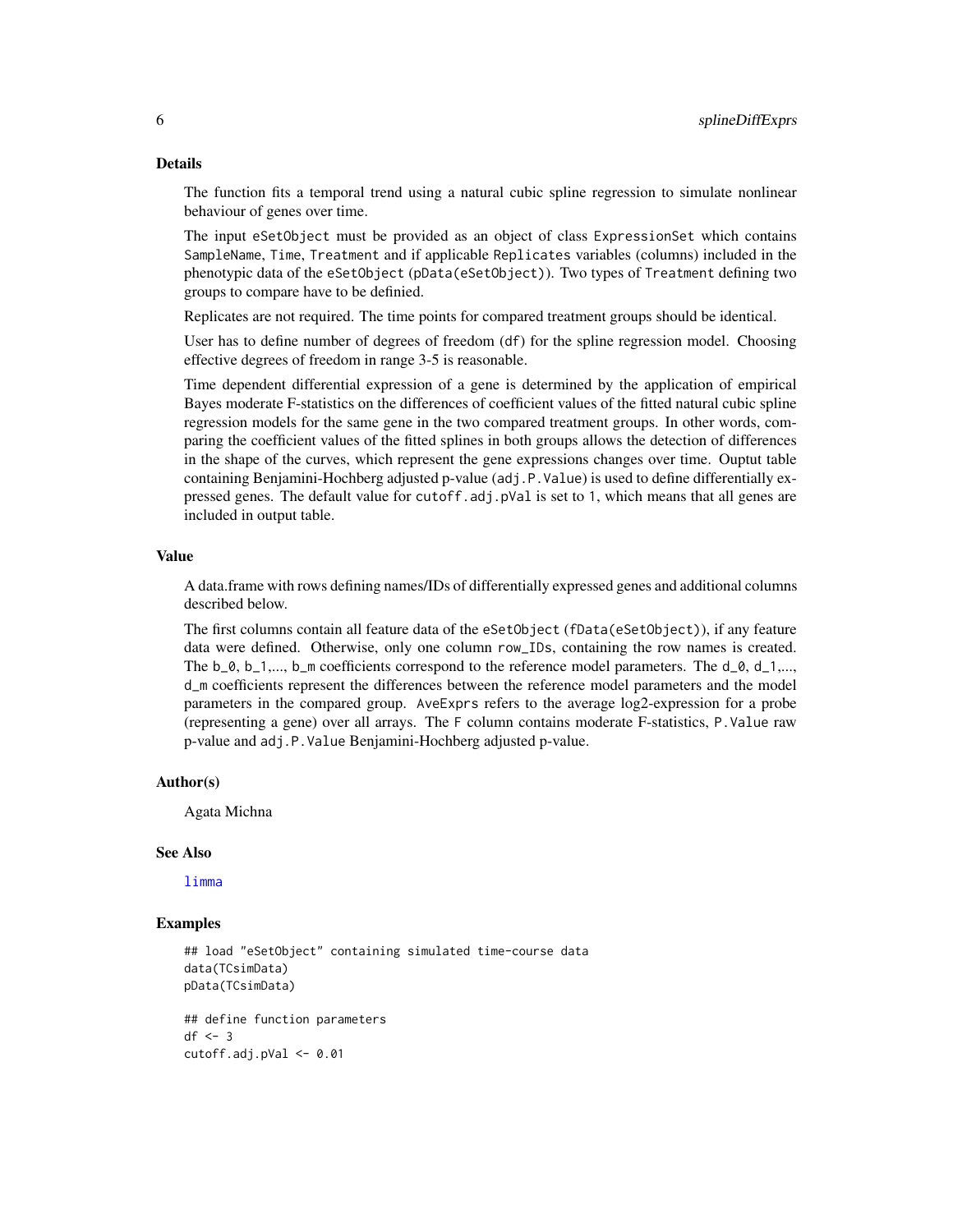# <span id="page-6-0"></span>splineNetRecon 7

```
reference <- "T1"
intercept <- TRUE
```

```
diffExprs <- splineDiffExprs(eSetObject = TCsimData, df, cutoff.adj.pVal, reference, intercept)
head(diffExprs,3)
```
splineNetRecon *Network reconstruction based on partial correlation method with shrinkage approach*

# **Description**

splineNetRecon reconstructs gene association networks from time-course data. Based on given object of class ExpressionSet, longitudinal data object is created. Subsequantly the function estimates edges using partial correlation method with shrinkage approach applying ggm. estimate.pcor and network.test.edges functions. As a result an object or list of object of class igraph is created.

# Usage

```
splineNetRecon(eSetObject, treatmentType, probesForNR="all",
            cutoff.ggm=0.8, method="dynamic", saveEdges=FALSE)
```
#### Arguments

| eSetObject    | Expression Set object of class Expression Set containing log-ratios or log-<br>values of expression for a series of microarrays                |
|---------------|------------------------------------------------------------------------------------------------------------------------------------------------|
| treatmentType | a character string containing a type of Treatment defining samples considered<br>for network reconstruction                                    |
| probesForNR   | a vector of character string containing names/IDs used for network reconstruc-<br>tion                                                         |
| cutoff.ggm    | number or vector of numbers between 0 and 1 defining cutoff for significant<br>posterior probability; default value is 0.8                     |
| method        | method used to estimate the partial correlation matrix; available options are<br>"static" and "dynamic" (default) - both are shrinkage methods |
| saveEdges     | if TRUE, Redata file with all edges is created; default is FALSE                                                                               |

#### Details

The input eSetObject must be provided as an object of class ExpressionSet which contains SampleName, Time, Treatment and if applicable Replicates variables (columns) included in the phenotypic data of the eSetObject (pData(eSetObject)). Two types of Treatment defining two groups to compare have to be definied.

Gene association network reconstruction is conducted for a selected type of Treatment. This allows to find regulatory association between genes under a certain condition (treatment). First, a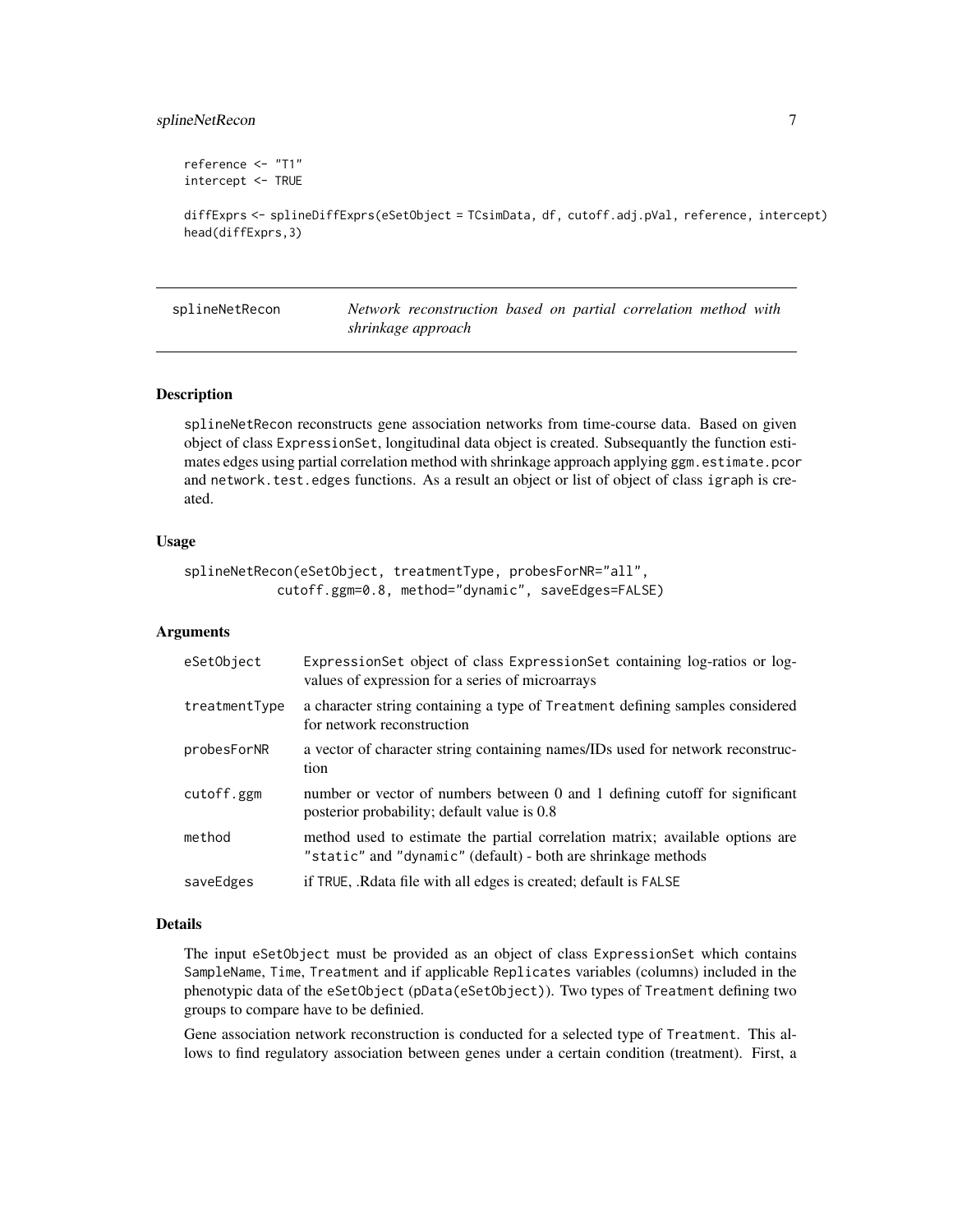<span id="page-7-0"></span>longitudinal data object of the gene expression data with possible repicates is created. This object is used to estimate partial correlation with selected shrinkage method ("dynamic" or "static") with the ggm.estimate.pcor function (for details see ggm.estimate.pcor function help). Finally, the network.test.edges function estimates the probabilities for all possible edges and lists them in descending order (for details see network.test.edges help).

cutoff.ggm can be a single number or a vector of numbers. If more than one value for cutoff.ggm is definied than function returns a list of objects of class igraph for each definied cutoff.ggm value. Otherwise a single object of class igraph with one selected probability is returned.

# Value

An object or list of objects of class igraph.

If saveEdges is TRUE, .Rdata file with all possible edges is created.

# Author(s)

Agata Michna

# See Also

<http://strimmerlab.org/software/genenet/> <http://strimmerlab.org/software/longitudinal/>

# Examples

```
## load "eSetObject" containing simulated time-course data
data(TCsimData)
## define function parameters
```

```
treatmentType = "T2"
probesForNR = "all"
cutoff.ggm = 0.8method = "dynamic"
```

```
## reconstruct gene association network from time-course data
igr <- splineNetRecon(eSetObject = TCsimData, treatmentType, probesForNR, cutoff.ggm, method)
plot(igr, vertex.label = NA, vertex.size = 3)
```
splinePlot *Plot spline regression curves of time-course data*

#### Description

Function visualises time dependent behaviour of genes in two compared groups. The natural cubic spline regression curves fitted to discrete, time dependent expression data are plotted. One plot shows two curves - representing the reference group and the compared group, respectively. See also splineDiffExprs function.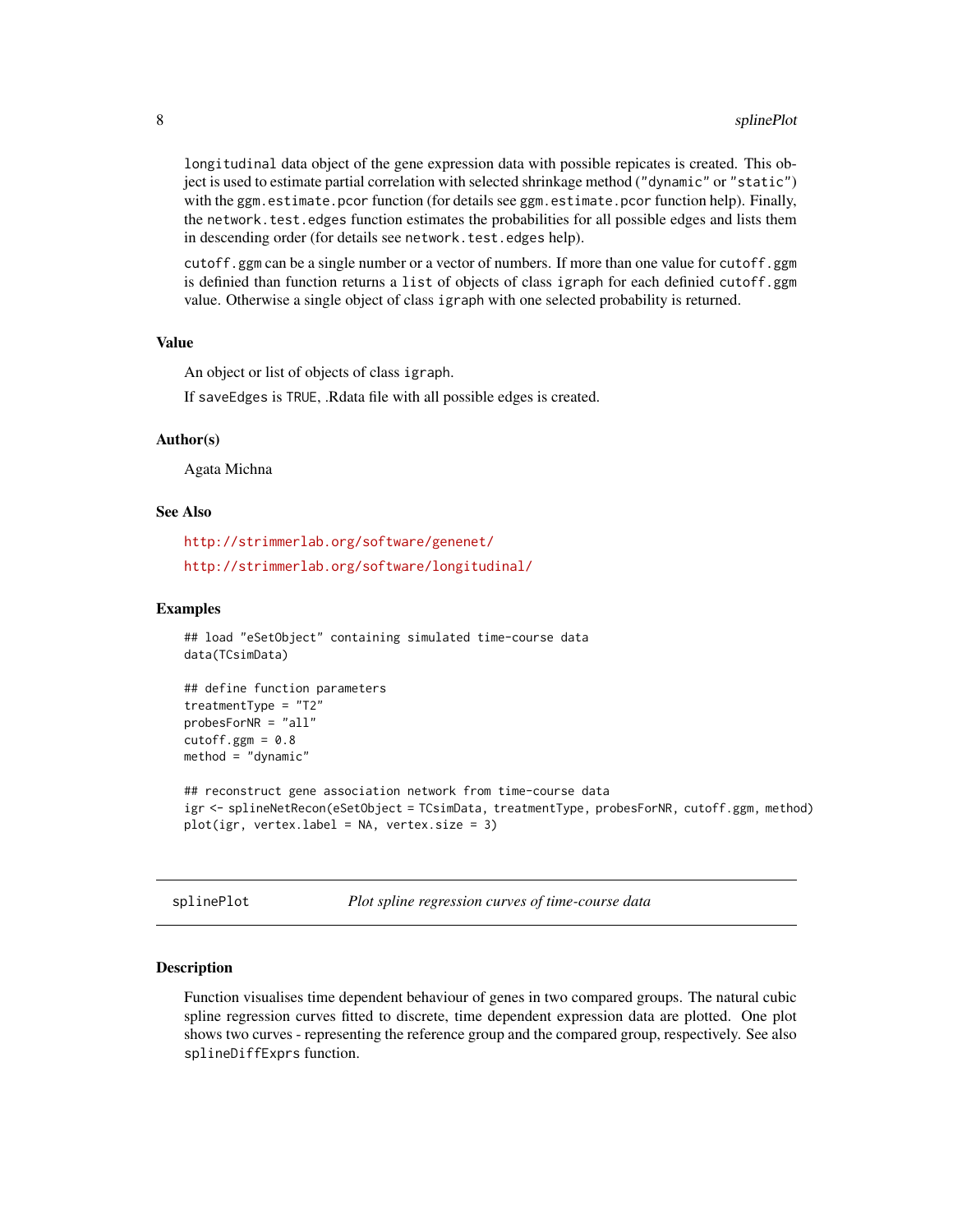#### <span id="page-8-0"></span>splinePlot 99

# Usage

```
splinePlot(eSetObject, df, reference, toPlot="all")
```
# **Arguments**

| eSetObject | ExpressionSet object of class ExpressionSet containing log-ratios or log-<br>values of expression for a series of microarrays |
|------------|-------------------------------------------------------------------------------------------------------------------------------|
| df         | number of degrees of freedom                                                                                                  |
| reference  | character defining which treatment group should be considered as reference                                                    |
| toPlot     | vector of genes to plot; defalut is $toPlot = "all"$                                                                          |

# Details

The input eSetObject must be provided as an object of class ExpressionSet which contains SampleName, Time, Treatment and if applicable Replicates variables (columns) included in the phenotypic data of the eSetObject (pData(eSetObject)). Two types of Treatment defining two groups to compare have to be definied.

Replicates are not required. The time points for compared treatment groups should be identical.

User has to define number of degrees of freedom (df) for the spline regression model. Choosing effective degrees of freedom in range 3-5 is reasonable.

Genes to plot, given as a vector of characters, can be selected by the user. Provided names have to be a part of a row name vector of eSetObject (rownames(exprs(eSetObject))). If genes to plot are not definied, all genes are plotted.

# Value

A .pdf file containing plots for chosen genes.

# Author(s)

Agata Michna

# See Also

[limma](#page-0-0)

# Examples

```
## load "eSetObject" object containing simulated time-course data
data(TCsimData)
pData(TCsimData)
```

```
## define function parameters
df \leftarrow 3reference <- "T1"
toPlot <- rownames(TCsimData)[1:10]
```

```
splinePlot(eSetObject = TCsimData, df, reference, toPlot)
```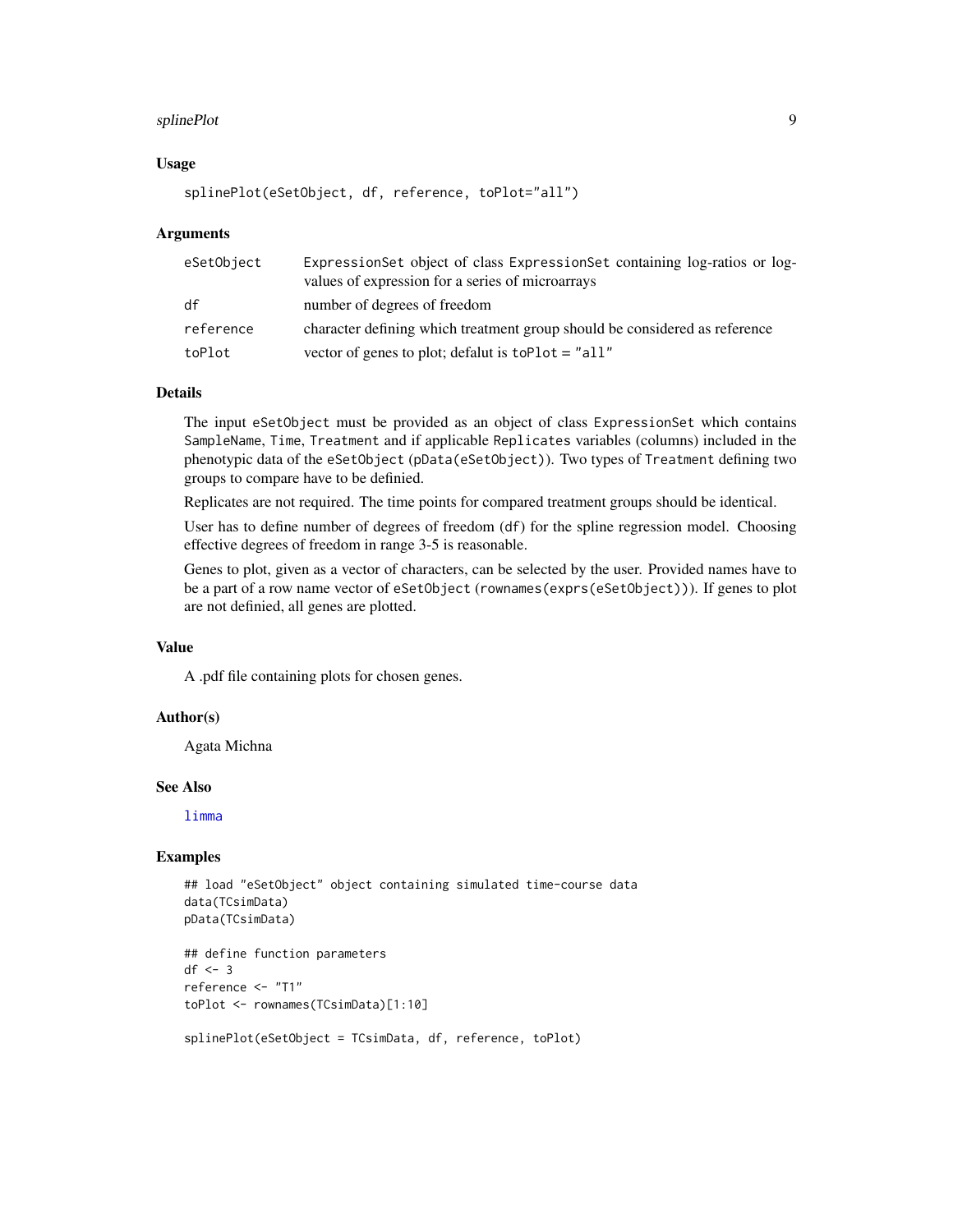<span id="page-9-0"></span>

# **Description**

Simulated data set of gene expression temporal profiles of 2000 genes. Data contain expression values in 8 time points after applying 2 differrent types of perturbation/treatment ("T1" and "T2").

# Usage

data(TCsimData)

#### Format

An object of class ExpressionSet with 2000 observations per time point and perturbation/treatment. Phenotypic data of the object (pData(TCsimData)) contain 4 columns with the following variables:

SampleName names of the samples

Time time points when samples were collected

Treatment types of treatment

Replicate names of replicates

# Details

Simulation experiments were conducted using GeneNetWeaver (GNW), an open-source simulator for the DREAM challenges. The *in silico* expression data were simulated based on the network structure of a 2000-gene sub-network from the Reactome functional interaction network. The subnetwork was converted to a dynamical network model without autoregulatory interactions (selfloops). The data were simulated based on the *"ODEs"* model. Two types of time-series experiments were chosen: *"Time Series as in DREAM4"* and *"Multifactorial"*. Gene expression data were simulated for 48 time points after perturbations. For more details see GNW User Manual.

The names of *"Time Series as in DREAM4"* and *"Multifactorial"* simulation experiments were changed to "T1" and "T2", respectively. From the generated data sets, eight time points are provided (1, 4, 8, 16, 24, 32, 40 and 48). The numbers correspond to the same time units after perturbation (e.g. minutes, hours, days, ect.). Replicates for both time-course experiments were generated by the addition of the normally distributed random errors with a standard deviation of 0.05 to the expression values for each time point. Subsequently, the entire dataset was normalized between 0 and 1.

# Value

An object of class ExpressionSet.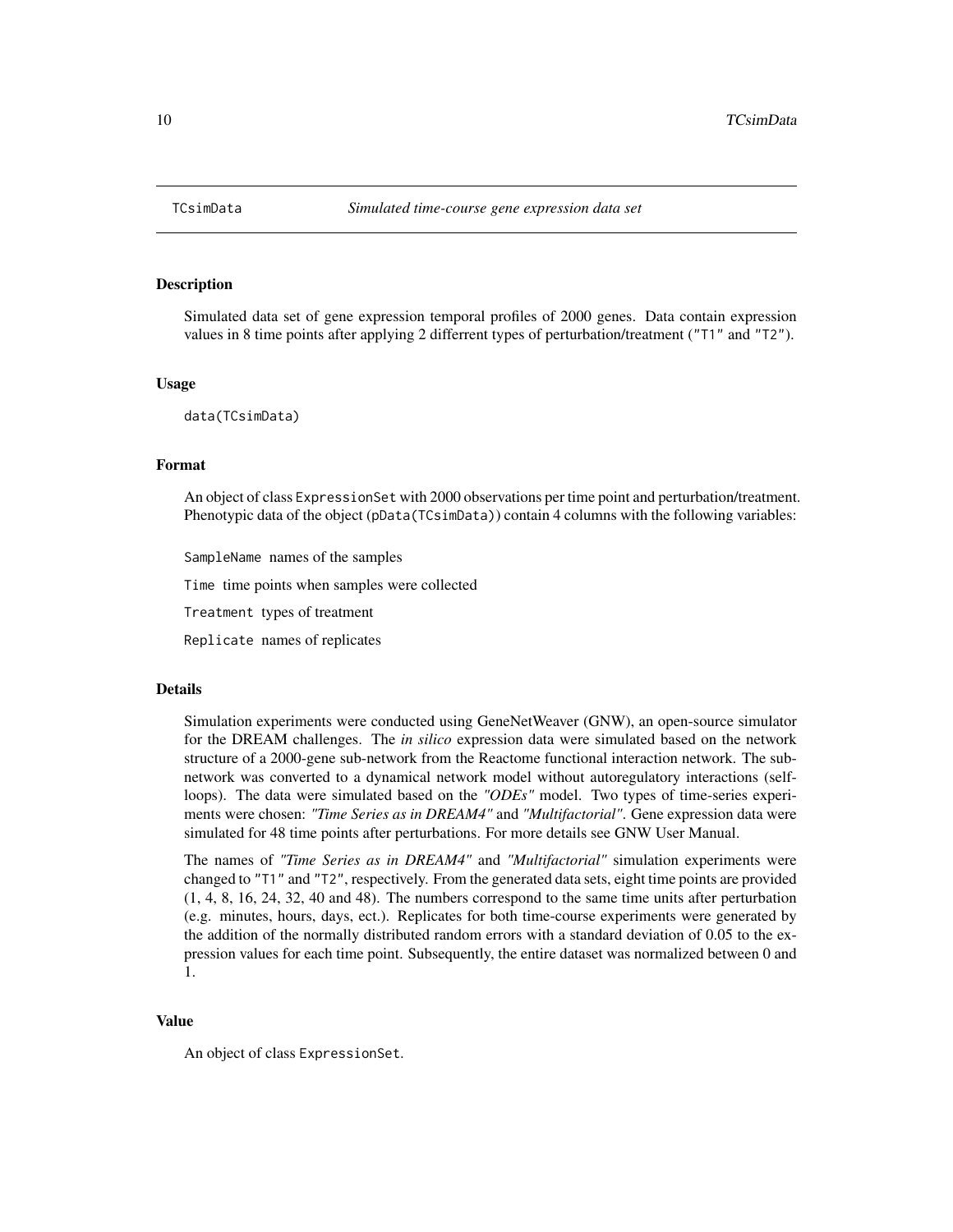# TCsimData 11

# References

Marbach, D., Schaffter, T., Mattiussi, C., and Floreano, D. (2009). Generating realistic in silico gene networks for performance assessment of reverse engineering methods. *Journal of Computational Biology* 2(16), 229-239.

Schaffter, T., Marbach, D., and Roulet G. (2010). GNW User Manual. [http://gnw.sourceforge.](http://gnw.sourceforge.net) [net](http://gnw.sourceforge.net)

Reactome project. Reactome Functional Interaction Network. Retrieved September 25, 2015 from <http://www.reactome.org/>

# Examples

```
data(TCsimData)
pData(TCsimData)
head(exprs(TCsimData),3)
```